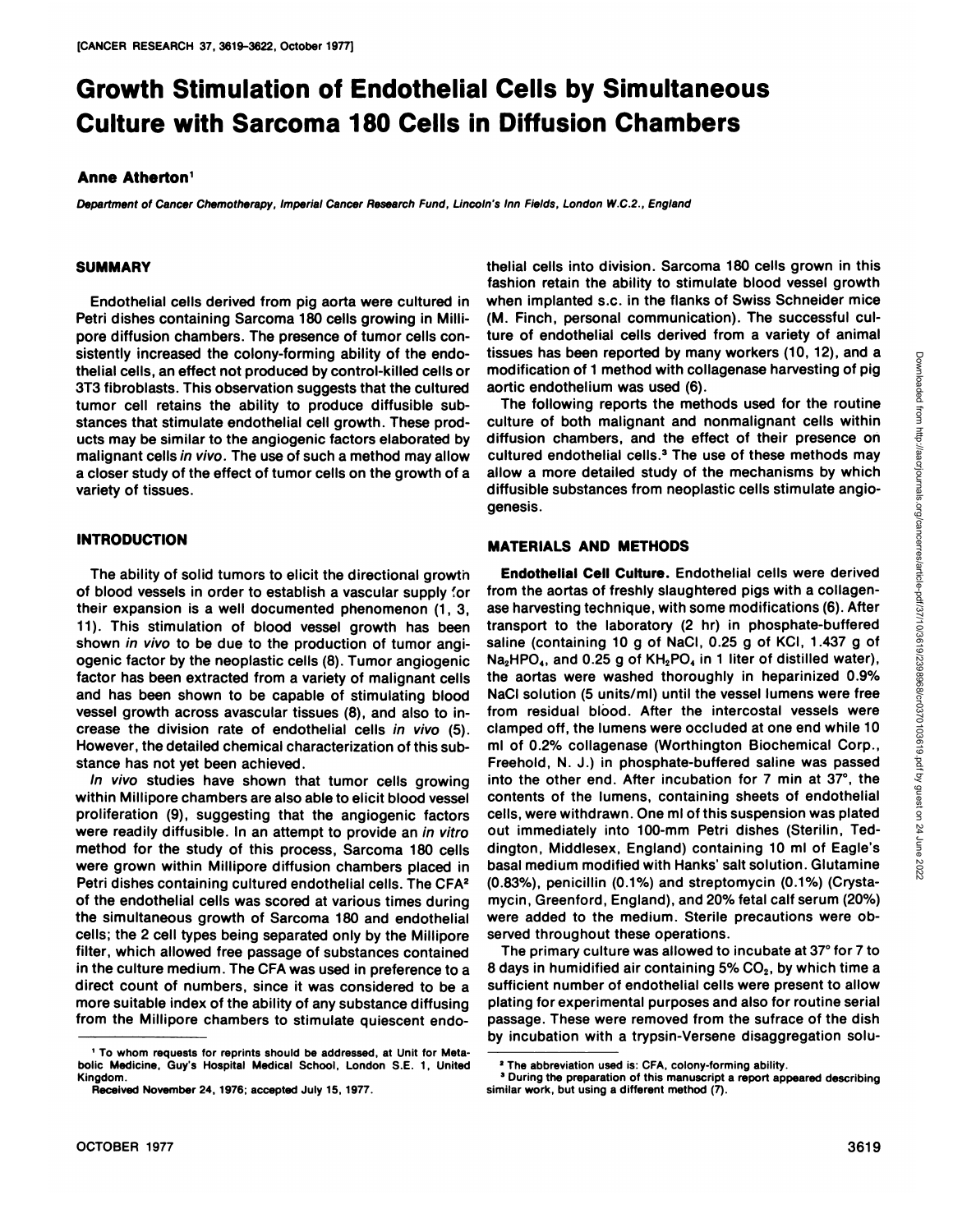tion to provide a single-cell suspension. The experimental cells used were of the 2nd or 3rd passage, each passage being of approximately 1-week duration. The 4th passage usually contained too many cells with an atypical appear ance for successful experimentation.

Growth of Sarcoma I 80 Cells within Millipore Diffusion RESULTS **Chambers. Sarcoma 180 cells, cultured routinelyin the** laboratory in 100-mm Petri dishes (Sterilin), were removed with a trypsin-Versene disaggregation solution, centrifuged at room temperature and 500  $\times$  g for 10 min, and resuspended in fresh medium at the required cell number. The viability was estimated using the trypan blue exclusion tech nique; 0.05 ml of this suspension was used to fill each Millipore chamber.

The diffusion chambers were constructed by cementing a Millipore filter (ultrathin, 14 mm in diameter; pore size 0.30  $\mu$ m) to each surface of a Millipore diffusion chamber ring. After 24 hr the chambers were sterilized by autoclaving and left to cool before use. By using sterile techniques, 0.05 ml of Sarcoma 180 cell suspension was dispensed into each chamber with a 0.5-mI syringe fitted with a 23-gauge needle. The hole used for filling was blocked with a small perspex rod. Control chambers contained either 0.05 ml of medium or 0.05 ml of medium containing cells that had been killed by heating them at 60° for 10 min. Each chamber was placed in a 100-mm Petri dish containing cells that had been previ ously plated out, as described below.

**Measurement of the Effect of Sarcoma 180 Cells Grow-Ing in Millipore Chambers on the CFA of Endothelial Cells.** Five hundred viable endothelial cells in 10 ml of medium were added to each Petri dish on Day 0 and left to establish themselves for 24 hr; at which time a Millipore chamber containing a known number of viable Sarcoma 180 cells was added to each dish, an equal number of dishes containing control chambers. At various times after plating out, 3 experimental dishes and 3 control dishes were removed for assay. The colonies were fixed and stained for 15 min with a 0.1% solution of Leishman's stain in methanol, washed carefully, and dried for later scoring. The endothelial cell colonies were scored only if they comprised more than 8 cells, arranged in a tightly pavemented fashion, as de scribed by other authors (10, 12). Colonies of fibroblasts were noted but not counted. The number of viable cells within each Millipore chamber was counted after opening the chamber in 2 ml of trypsin-Versene solution, followed by incubation at 37° for 30 min, and thorough agitation to free the individual cells from the surface of the Millipore filters.

**Growth of 3T3 Fibroblasts in Diffusion Chambers and Petri Dishes.** To test the effect of some nonmalignant connective tissue cells on the CFA of endothelial cells, 3T3 fibroblasts grown routinely in the laboratory were grown in Millipore chambers after being treated in a manner identical to Sarcoma 180 cells. Cells (10<sup>4</sup>) were placed within each chamber and the cell colonies assayed after 6 days. This corresponded to the maximal effect seen with tumor cells in the chambers.

It is possible that tumor cells may stimulate the growth of cells other than endothelial cells. In order to study the effect of Sarcoma 180 cells on a population of non-endothelial cells, chambers containing Sarcoma 180 cells were added

to Petri dishes containing 200 viable 3T3 cells plated out on the previous day. The number of 3T3 cell colonies was scored on Day 6 after being stained with Leishman's stain as described above.

The endothelial cells grew from a single-cell suspension to form colonies, often comprising as many as 100 cells by Day 10.The colonies consisted of polygonal cells of approx imately  $50-\mu m$  diameter growing in a tightly pavemented fashion, but with characteristically indistinct cell borders. In each dish a very few fibroblast colonies were readily identified by the overlapping, whorled nature of their growth. In control dishes, colonies of more than 8 cells had appeared in small numbers by the 4th day, and subsequently in creased rapidly in number. By 10 to 12 days the number of 200, representing a plating efficiency of approximately 40%, and scoring was less accurate due to confluency. For this reason, experiments were rarely continued beyond 12 days.

colonies arising from 500 viable cells had reached 100 to<br>200, representing a plating efficiency of approximately 40%,<br>200, representing a plating efficiency of approximately 40%,<br>and scoring was less accurate due to confl Sarcoma 180 cells grew successfully within the chambers and the cell doubling time was approximately 48 hr during the exponential phase of cell growth, with a lag period of approximately 24 hr before division commenced. Micro scopically, the cells appeared to be very similar to those freshly harvested from Petri dishes, and when plated out, grew with the same characteristics as routinely cultured cells. The maximal number of cells that could be contained within a chamber before a stationary phase of growth was reached varied with each experiment, but was generally in the order of 2 to  $4 \times 10^5$  cells. This number did not seem to be dependent on the initial number of cells placed in the chamber. Occasionally, cells escaped from the chambers and formed colonies on the Petri dish. Dishes in which this had occurred were easily recognizable and were discarded.

3T3 fibroblasts grew within the chambers if a very small number of cells (1  $\times$  10<sup>4</sup>) were placed in the chamber; the doubling time was 12 to 16 hr, and the cell growth rapidly reached a stationary phase, with cell death occurring by Day 8. Fibroblast growth in Petri dishes was rapid and confluency from 200 viable cells was achieved in 10 days.

The presence of Sarcoma 180 cells growing actively within the diffusion chambers increased the CFA of the cultured endothelial cells. The results of 1 such experiment, in which the number of colonies in both control and tumor cell-containing Petri dishes, were counted on various days after plating out are shown in Chart 1. Similar results were obtained when the experiment was repeated.

The increased number of endothelial cell colonies in Petri dishes bearing tumor cells was not apparent until the tumor cells entered the exponential phase of division, but this difference remained after the number of viable tumor cells had begun to decrease. In the majority of experiments, the maximal increase (varying from approximately 70 to 300%) was experienced about 6 to 7 days after plating out. To check that this increase was not due to a larger number of colonies containing fewer cells, 20 random colonies from control and experimental dishes were counted. In many cases the experimental dishes contained up to 30% more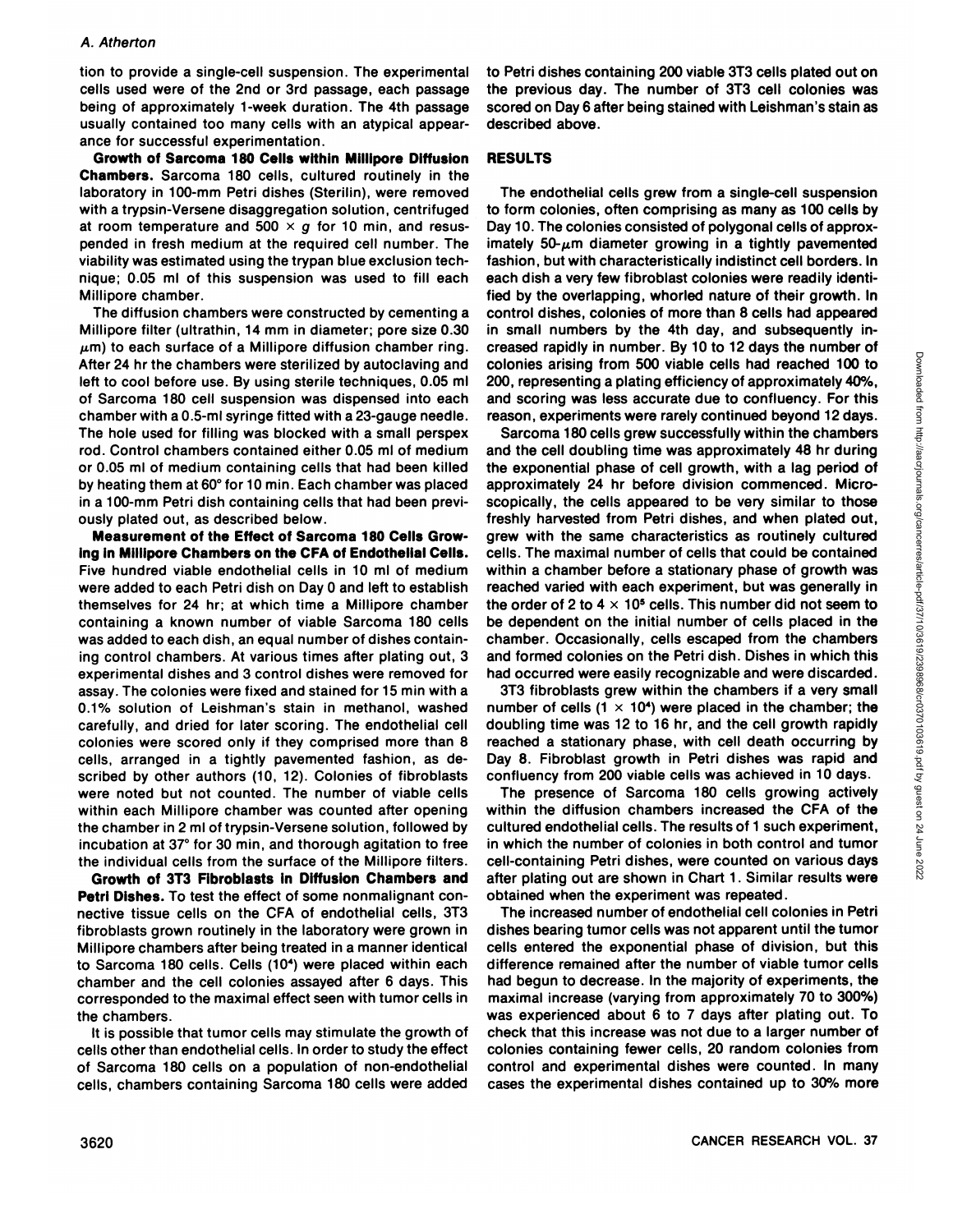

Chart 1. The number of endothelial cell colonies on the surface of 100-mm Petri dishes, containing either viable Sarcoma 180 cells ( $\Box$ ) or control-killed cells ( 0) in Millipore diffusion chambers, were counted on Days 2, 4, 7, and 9 after plating out on Day 0. The number of viable Sarcoma 180 cells present within each diffusion chamber was also scored on the days indicated  $(①)$ . Points, mean  $\pm$  S.E. of 3 dishes or chambers.

cells in their colonies than the controls did. This would suggest a faster rate of division as well as a greater CFA.

However, 3T3 cells grown in the chambers had no significant effect on the endothelial cell growth when harvested on Day 6. In 1 such experiment, the mean number of endo thelial cell colonies in control dishes was  $90.2 \pm 5.77$  (n = 6), and in dishes containing Millipore chambers with 3T3 cells was  $86.25 \pm 5.96$  (total = 0.4711) (not significant by Student's t test). The number of 3T3 cells in each chamber increased from  $1 \times 10^4$  on Day 1 to  $5.4 \pm 1.2 \times 10^5$  on Day 6. Sarcoma 180 cells growing within the chambers did not increase the CFA of 3T3 fibroblasts significantly by Day 6. In 2 typical experiments the mean number of 3T3 cell colonies was 205.8  $\pm$  10.98 (n = 6) and 102.8  $\pm$  8.07 (n = 6) in control dishes, and 224.4  $\pm$  22.84 (n = 6) and 125.80  $\pm$  22.87 (n = 6) in dishes containing Sarcoma 180 cells within chambers  $(total = 0.7341$  and 0.9482, respectively) (not significant by Student's t-test). However, of these dishes, 3 containing tumor cells showed significantly increased numbers of fi broblast colonies. This effect was much less than the effect on endothelial cells, where all of the dishes exhibited an increased CFA.

### **DISCUSSION**

The CFA of cultured pig endothelial cells is increased by the presence of Sarcoma 180 cells growing actively within Millipore diffusion chambers placed in the same Petri dish. This effect is not produced by control-killed Sarcoma 180 cells. During the linear phase of tumor cell growth, the number of endothelial cell colonies increases in proportion with the number of viable tumor cells present. This ob served growth increase and the fact that there is a physical separation of the 2 types of cell, suggest that within this system, diffusible substances are produced by the tumor

### Stimulation of Endothelial Cell Growth by Tumor Cells

cells that are able to stimulate endothelial cell mitosis. This experimental system failed to demonstrate increased endo thelial cell division in response to the presence of growing nonmalignant cells. It is likely, however, that stimulation of blood vessel growth is not specific to the malignant cell. For example, other workers (7) have reported a similar effect produced by homogenates of embyronic tissue. However, the angiogenic factor responsible may not be the same in thelial cell CFA. The effect of the tumor cells in the cham- $\mathbb{R}$  for the magnitude of the response was very  $\mathbb{R}$  for the magnitude of the response was very *@ g small compared with that seen when malignant cells were in* the chambers. This effect is not unreasonable, since during  $\frac{3}{6}$  the chambers. This effect is not unreasonable, since during<br> $\frac{3}{6}$  dissection of many animal tumors an increase in the amount of surrounding fibrous connective tissue is often seen; al of this type of host response.

of surrounding fibrous connective tissue is order seen; at<br>a though Sarcoma 180 in vivo has been observed to elicit little<br>of this type of this model may allow closer study of the<br>of this type of host response.<br>The use of The use of this model may allow closer study of the relationship between cells; for example, the inhibition of endothelial cell growth by cartilage (2), or the production of tumor dormancy by the vitreous (4). It would also allow investigation of the mechanisms by which tumor cells are able to stimulate endothelial cell division. It seems that this process, as observed in vitro , bears many similarities to the response of endothelial cells to malignant cells in vivo. However, the endothelial cells used in culture are derived from large vessel lumens, and the growth of tumors in vivo excites growth in small capillaries and venules. The devel opment of satisfactory methods for culturing capillary-derived endothelium may show a greater sensitivity of these cells to angiogenic factors. The response of endothelium derived from aortas is, however, similar enough to warrant further study. With modifications, it may be possible to treat the cell types separately with agents that influence the angiogenic effect. The process may also be observed con tinuously during the various stages of cell growth and divi sion. Furthermore, collection of the medium, in which the 2 cell types have grown, may help in elucidating the nature of the angiogenic factor by providing a relatively pure source. Preliminary experiments in this laboratory have shown that medium harvested from cultured tumor cells will stimulate in vitro endothelial cell growth for a short time only. As the volume of tumor cells increases in culture, it is possible that an increase in the number of cells with an anaerobic metab olism may initiate the production of substances that stimu late endothelial cell division. However, lactic acid (L-lactate) added directly to the medium in varying concentrations does not stimulate endothelial cell growth (G. Murkin, per sonal communication).

The action of the putative angiogenic substances demon strated in these studies seems not to be species specific. Mouse Sarcoma 180 cells produced a growth-stimulating effect on pig endothelium, while tumor cell homogenates from rat Walker 256 carcinosarcoma have been shown to increase the growth of bovine endothelial cells in culture (7). It is possible that isobogous tumor cells would have an even greater effect on corresponding endothelial cells growing in vitro.